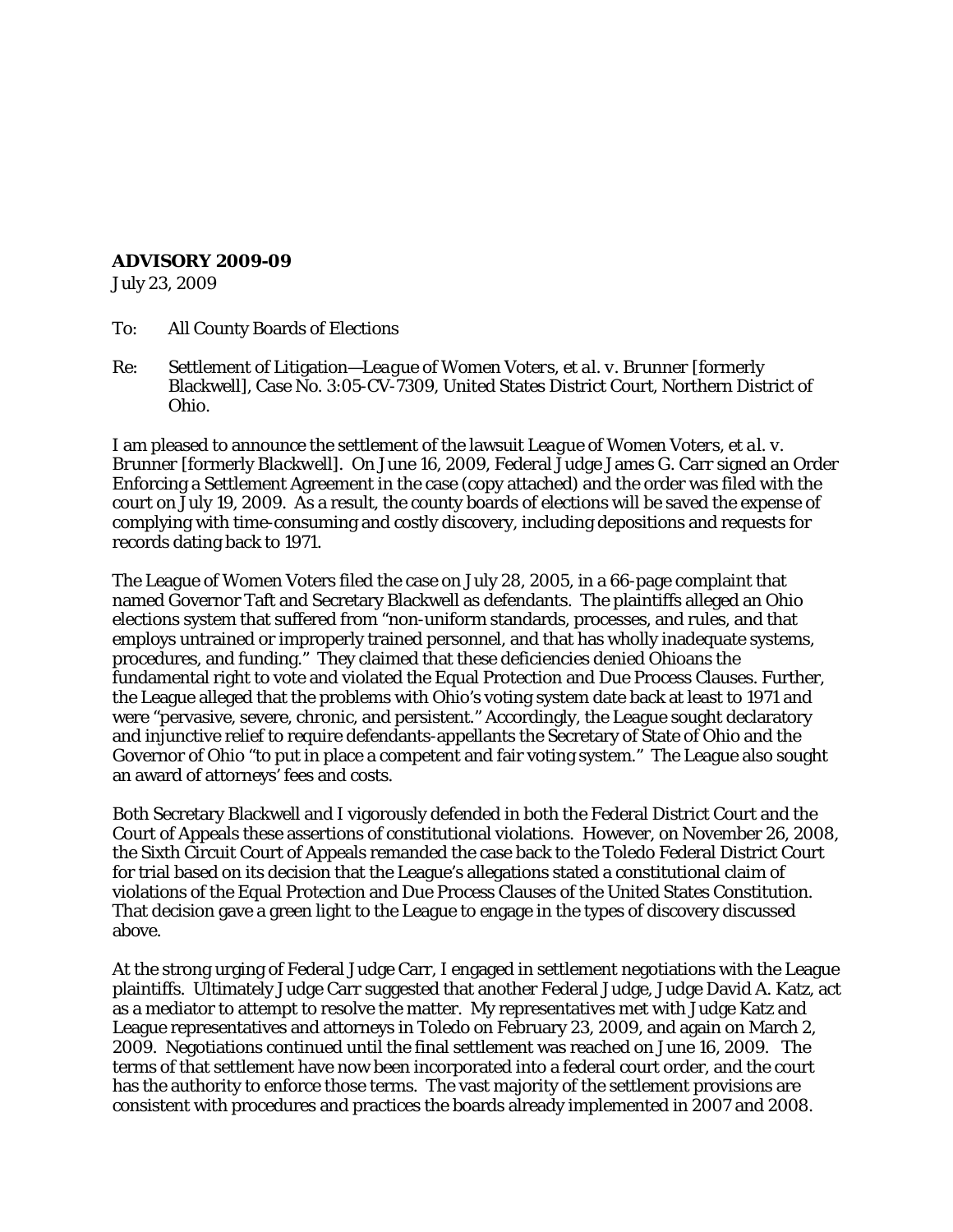Certain provisions of the final agreement are likely to be of interest to boards of elections:

- 1. The agreement does not directly bind any of the boards and boards need not change any practices or procedures at this time, so long as boards follow the procedures established in the Ohio Revised Code and all directives issued by the Secretary of State that are currently in effect. A list of directives that are currently in effect is posted on the BOE Extranet.
- 2. The agreement contemplates that the Secretary of State will issue additional directives to the boards in the future concerning the administration of statewide general elections (November of even-numbered years) and the presidential primary election of March 2012. Boards will be promptly advised of those directives at the time they are issued. The court order incorporating the settlement agreement specifies that directives in the following areas be issued for those even-numbered year elections.
	- a. Backup paper ballots: In only statewide general elections (November of evennumbered years) and in the presidential primary election of March 2012, the court order requires the Secretary of State to "issue instructions to all [BOE's] for the distribution of paper ballots in the event of long lines." (Similar to Directive 2008- 107)
	- b. Pre-election administration plans: In only statewide general elections (November of even-numbered years) and in the presidential primary election of March 2012, the court order requires the Secretary of State to issue directives requiring county boards of elections to submit plans for administering those elections. Our office has established a workgroup comprised of board directors and deputy directors in order to assist the office in developing the minimum required components of meaningful election plans. These officials have advised our office that they see great benefits accruing to boards from the preparation of these plans. A directive containing these components will be issued this year. (Similar to Directives 2008-01, 2008-02, 2008- 25, 2008-44, 2008-56, 2008-57, 2008-64, 2008-65 2008-68, , 2008-73; 2008-74.)
	- c. Post-election reporting in six larger counties: In only statewide general elections (November of even-numbered years) and in the presidential primary election of March 2012, the court order requires the Secretary of State to issue directives requiring the boards of elections from Cuyahoga, Franklin, Hamilton, Montgomery, Lucas, Stark, Mahoning and Summit Counties to report precinct-level data in the same categories as was reported in connection with the EAC November 2008 Election Data Collection Grant Program (i.e., data concerning voters, provisional ballots, votes cast, votes cast for President, and votes cast for U.S. Congressional Representatives). (Similar to Directive 2008-122)
	- d. Post-election reporting concerning Pollworkers: After every statewide general election (November of even-numbered years) and the presidential primary election of March 2012, the court order requires the Secretary of State to issue directives instructing all county boards of elections to monitor and assess pollworker performance to determine whether individual pollworkers should be removed, retrained or reappointed. Our office has established a workgroup comprised of board directors and deputy directors in order to assist the office in developing the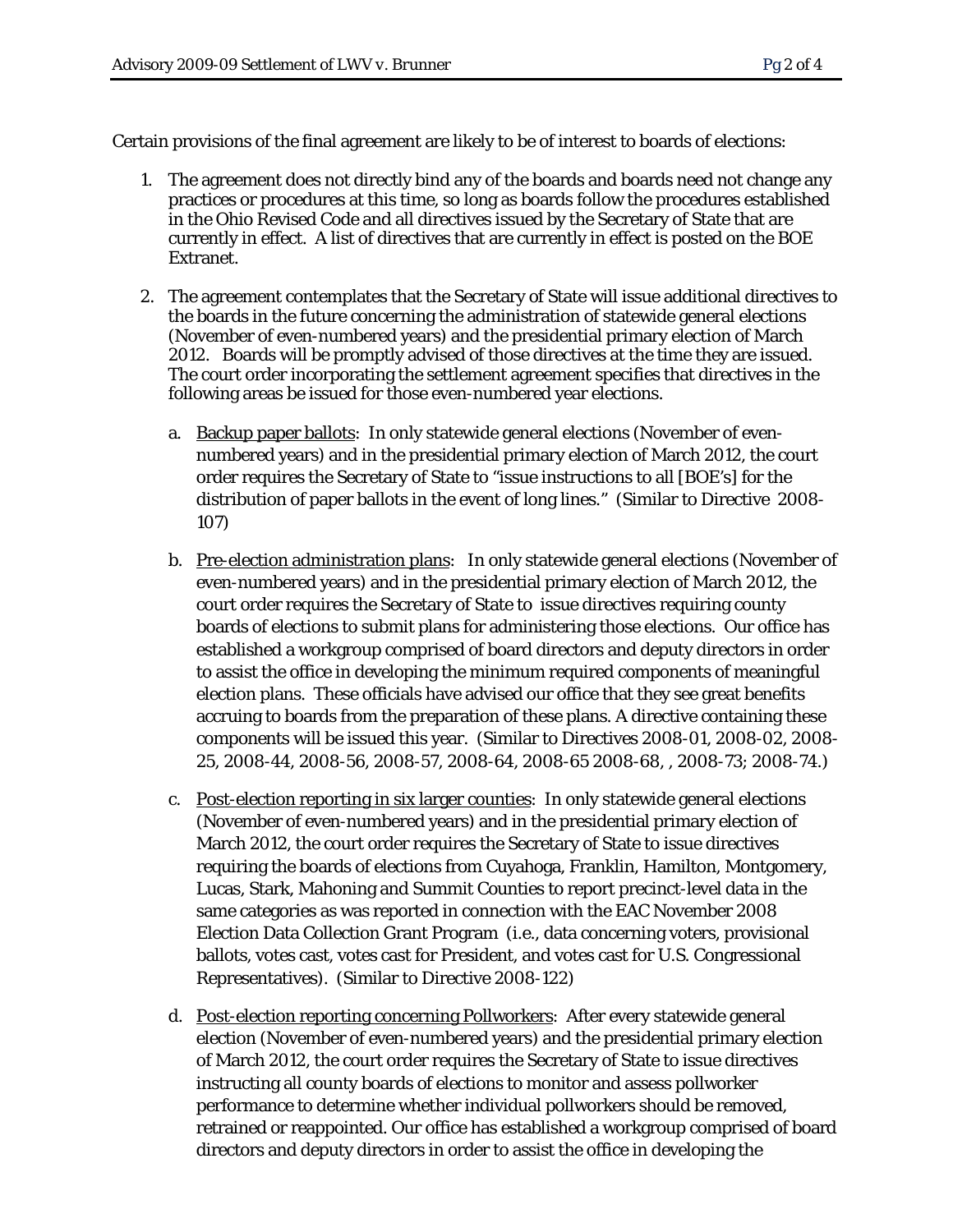minimum required performance standards for poll worker performance. A directive containing these components will be issued this year.

- e. Post-election reporting concerning other election data: After every statewide general election (November of even-numbered years) and the presidential primary election of March 2012, the court order requires the Secretary of State to issue directives instructing all county boards of elections to provide post-election data regarding voter registration, ballots cast, ballots counted, provisional ballots, absentee ballots, military and overseas ballots. Boards will also be required to report on election expenses incurred and significant voting equipment problems and malfunctions occurring in the election. (Similar to Directives 2008-111 and 2008- 119.)
- f. Multi-precinct polling locations and oversize precincts: The court order requires the Secretary of State to monitor counties for compliance with the statutory requirement that precincts not exceed the maximum size established in the Revised Code (i.e., 1400 electors, absent a waiver from the Secretary of State). (R.C. 3501.18(A)) The Secretary of State will continue to monitor and notify boards of elections of noncompliance. The Secretary of State is also required to issue recommended best practices concerning layout and operation of multi-precinct polling locations. (Similar to Directive 2008-65)
- g. Pollworker training materials: The court order requires the Secretary of State to issue poll worker training materials that substantially conform to those used in the 2008 November election. Boards may use training materials prepared at the county level, but those materials shall not contain information inconsistent with the Secretary of State's instructions and materials. (Similar to Directive 2008-77)
- h. Board member, director and deputy director training: The court order requires the Secretary of State to continue to require comprehensive training of all board of elections members, directors and deputy directors no later than six months after their appointment, with periodic retraining following the initial training. Our office has established a workgroup comprised of board directors and deputy directors in order to assist the office in updating the existing minimum required training hours in accordance with the training rules.
- i. Absentee ballot processing: In only statewide general elections (November of evennumbered years) and in the presidential primary election of March 2012, the court order requires the Secretary of State to issue directives instructing boards of elections to report on absentee ballot processing in the period leading up to those elections. (Similar to survey issued October 22, 2008)
- j. Regional liaison observation of voter registration. The court order requires the Secretary of State to continue directing regional liaisons to, on an annual basis, personally observe each board of elections' processing of voter registration applications. Our office will have regional liaisons continue do so.